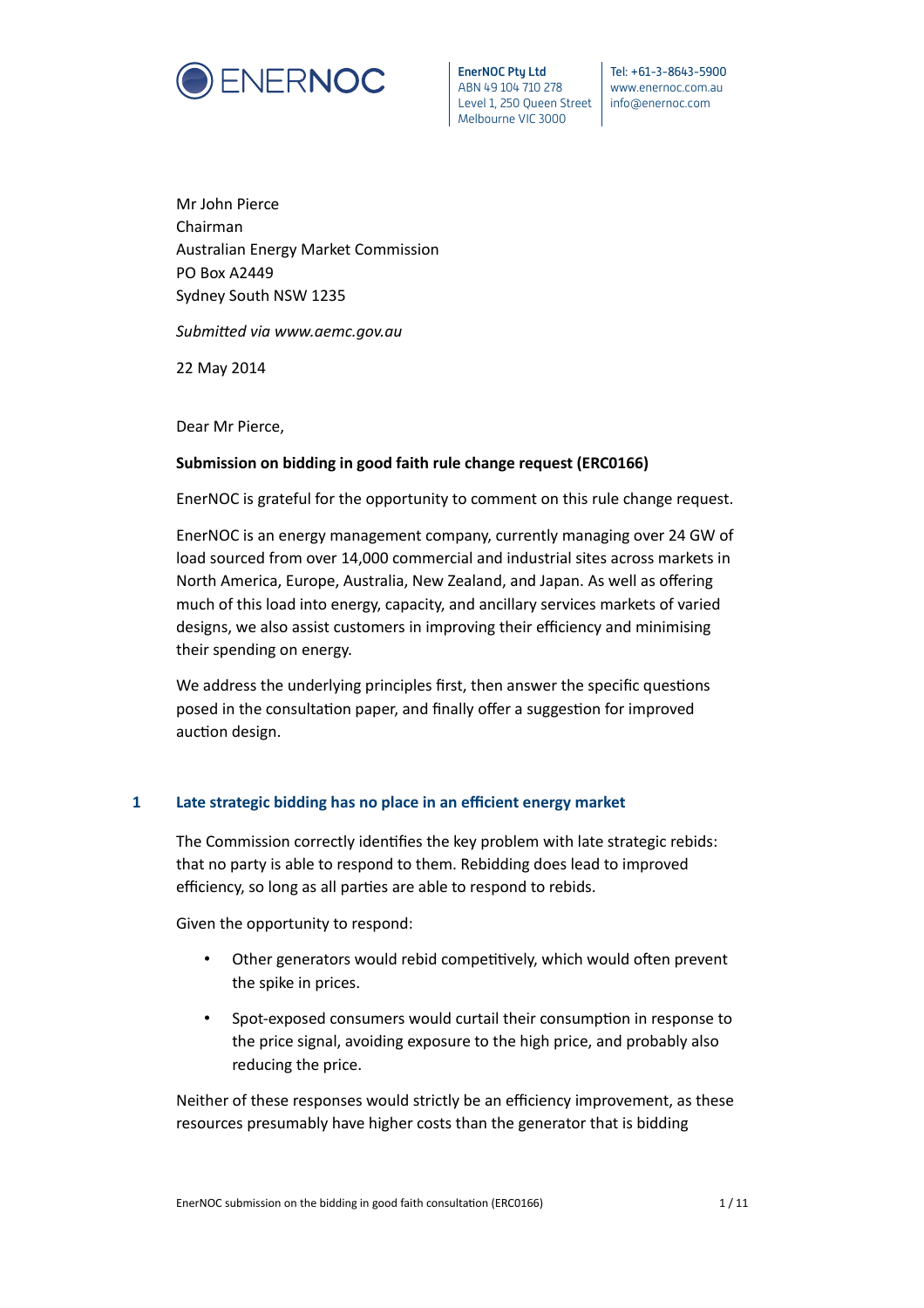strategically. However, these responses would prevent the perpetrator from being rewarded for its actions, and hence inhibit this undesirable behaviour.

It is only because the perpetrator knows that other partes cannot respond that late strategic rebidding works.

#### **2 Late strategic bidding does not provide any useful investment signal**

<span id="page-1-2"></span>Price volatility, including excursions to prices far above variable operating costs, is a necessary feature of an energy-only market. It provides an investment signal for new capacity both directly and through increased hedge prices and increased willingness of consumers to buy hedges.

It is often argued that any reforms which will act to reduce price volatility are hence damaging to the efficient operation of the market. This is not the case with late strategic rebidding, because the price excursions are not providing any useful investment signal.

Investment signals can be considered as acting in two ways: through the spot market alone, or through the fnancial contracts markets:

### *2.1 The apparent investment signal in the spot market serves no purpose*

<span id="page-1-1"></span>Generally, high average spot prices are an investment signal for baseload resources, whereas extreme price excursions are an investment signal for peaking resources. Hence the isolated very high price intervals that result from late strategic rebidding appear to provide an investment signal for peaking resources.

However, there is no shortage of peaking capacity at the time of these events. Crucially, if more peaking generation were to enter the market in response to these price signals, it would not inhibit the ability of the perpetrator to use late strategic rebidding to cause price excursions.

This is because late strategic rebidding is typically employed at tmes of low prices, when peaking resources are not needed and hence not running. When a price spike occurs, the peaking resources that are not running do not beneft. Some peaking resources may be dispatched in response to the price spike, but their required start-up tmes usually result in them having no efect on price in the relevant interval, and earning no revenue from it. $<sup>1</sup>$ </sup>

If the "investment signal" continues regardless of the amount of resulting investment, it is not an investment signal at all.

<span id="page-1-0"></span>Peaking generators will typically have a minimum run time which obliges them to generate for much of the next trading interval. Since prices are typically very low in the trading interval following an isolated price spike, they will do this at a loss. Peaking resources therefore put considerable effort into avoiding being dispatched in response to isolated intervals, by bidding their capacity near the market price cap when they consider it unlikely that there will be a genuine tghtness in the supply:demand balance. This exacerbates the steepness of the offer curve.

EnerNOC submission on the bidding in good faith consultaton (ERC0166) 2 / 11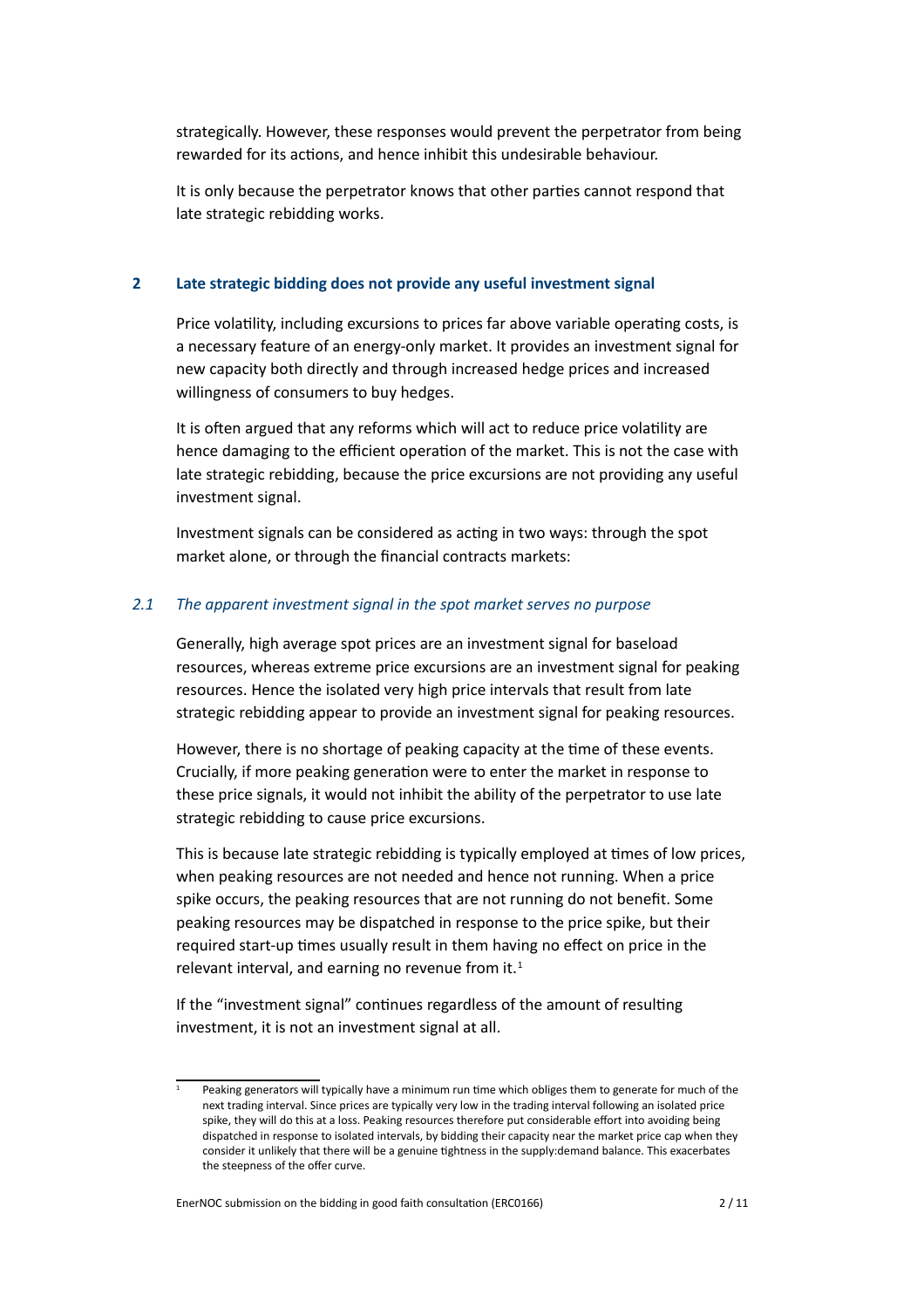# *2.2 The apparent investment signal in the contracts markets serves no purpose*

<span id="page-2-1"></span>The occurrence of price excursions leads to consumers and retailers wantng to buy hedges to protect themselves from exposure to the high spot prices. Persistent high average prices lead to demand for futures/swaps; occasional extreme prices lead to demand for cap contracts.

A new entrant peaking resource typically sells cap contracts to hedge much of its capacity. This fts naturally with their role of providing insurance against high price events: the payouts required on the cap contracts as a result of high price events should closely match the revenue from the spot market during those events, less the peaking resource's variable operating costs. The hedge premium can then cover the resource's fxed and fnancing costs and provide a return on investment.

As discussed in secton [2.1,](#page-1-1) a new peaking resource is likely to earn no spot market revenue from a price excursion that is caused by late strategic rebidding. And yet, since a high trading interval price results, they will have to pay out to buyers of cap contracts. This leaves them with an unhedgeable exposure: having a peaking resource does not help at all in covering these events.

The owner of the hedged peaking resource is hence obliged also to provide purely fnancial insurance against these events – it is not a form of hedging for them. They must make provision for their expected losses from such events when determining the price at which they are willing to sell a cap contract.

So, although late strategic bidding does increase demand for hedges, which would normally be considered to be an investment signal for peaking resources, in this case the investment signal is spurious.

# **3 This is a separate issue from economic withholding or transient pricing power**

In its review last year of potental generator market power, the Commission stated its view as follows:

"In a workably competitive market it is expected that firms display profit maximising behaviour, seeking the widest possible margin between prices and their underlying costs. Pricing behaviour is disciplined by the threat of new suppliers entering the market in response to price signals and consumers exercising choice.["2](#page-2-0)

The problem with late strategic rebids is that consumers are unable to exercise choice, and new suppliers entering the market would make no diference to this pricing behaviour. Hence there is no prospect of "workable competitiveness" around these actions.

This differs from transient pricing power. In that case, a participant takes advantage of an existing tight supply: demand balance which renders their capacity

#### EnerNOC submission on the bidding in good faith consultaton (ERC0166) 3 / 11

<span id="page-2-0"></span><sup>&</sup>lt;sup>2</sup> AEMC, *Potential Generator Market Power in the NEM*, Final Determination, April 2013, p.19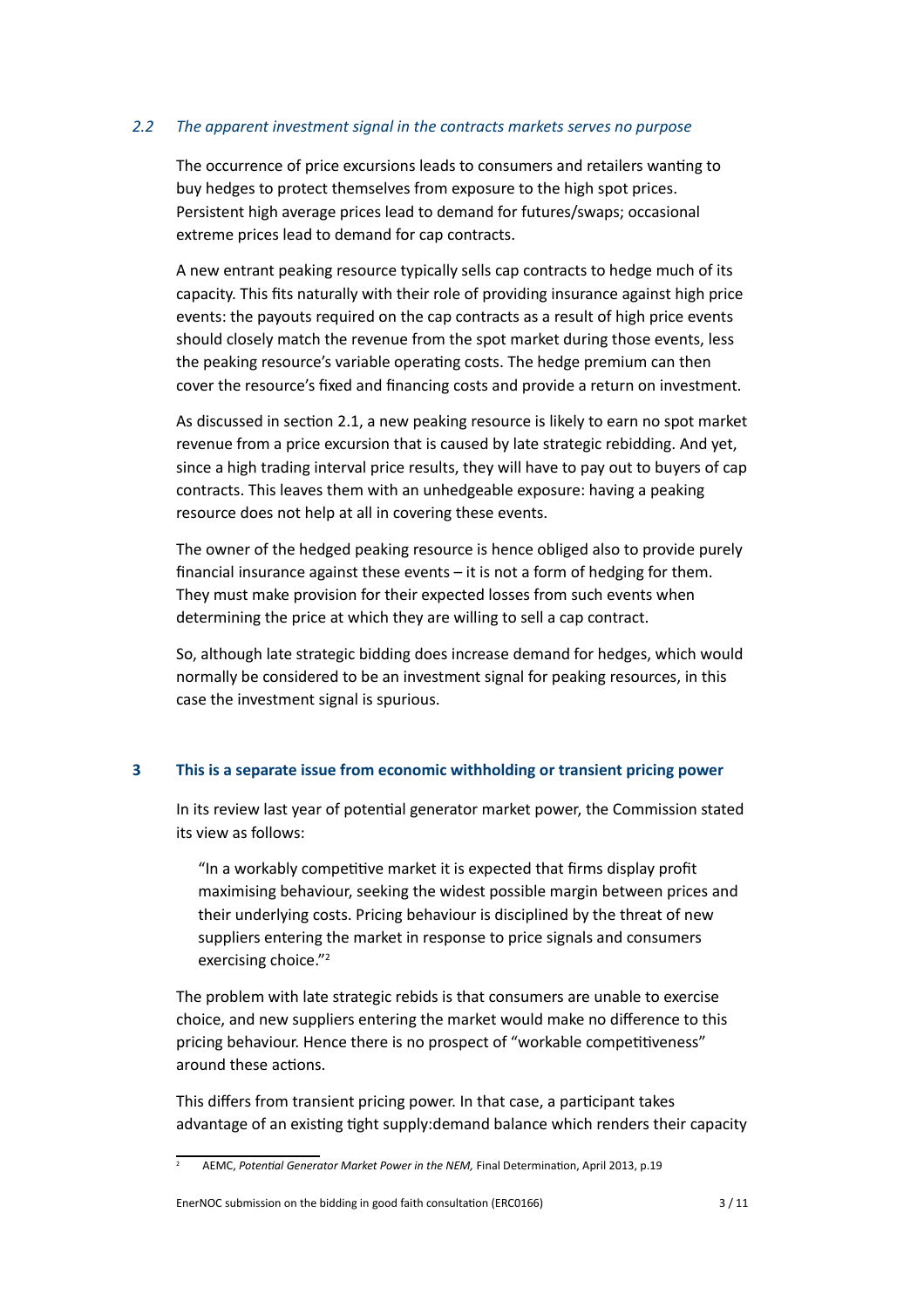pivotal, and practices economic withholding to maximise their returns. While this behaviour would be considered gaming in many markets, it is accepted in the NEM. In contrast, with late strategic rebidding, the partcipant is able to cause the transient on their own initiative, by exploiting timing issues.

This ability to manufacture an acute pricing issue is a faw in the market design. It is particularly odd that baseload generators, with very slow ramp rates, should be able to cause a sudden, unforecastable spike in prices.

The immediate problem is that no other partcipants can respond. However, even if this were solved, it would still be anomalous that other participants would have to respond extremely quickly to avoid exposure. This is a result of the market design conflating price discovery for predictable aspects of the supply: demand balance with the ability to respond to unpredictable changes in the supply: demand balance. Our response to Question 2 explores this issue further.

### **4 Direct impacts of late strategic rebidding**

Late strategic rebidding causes price spikes to which neither consumers nor other generators can respond. This directly causes wealth transfers to the perpetrator and other generators which happen to dispatched at the time from:

- Consumers, and
- Peaking resources that have sold hedges but do not happen to be dispatched to their hedge level at the time.<sup>3</sup>

It is traditional to consider the efficiency of the market in a narrow sense and hence ignore wealth transfers. However, in the broader context of the National Electricity Objectve, the "long-term interests of consumers of electricity with respect to price" are important.

If these wealth transfers were providing a useful investment signal, then that may be considered to be in consumers' long-term interests. However, as discussed in section [2,](#page-1-2) they do not provide a useful price signal; they're just a wealth transfer. Hence they are against consumers long-term interests, and detrimental to the NEO.

<span id="page-3-0"></span>As discussed in section [2.2,](#page-2-1) these peakers must make payments to hedge purchasers for these events, but have no corresponding earnings from the spot market. These payments will be used by hedge purchasers to pay the infated spot price.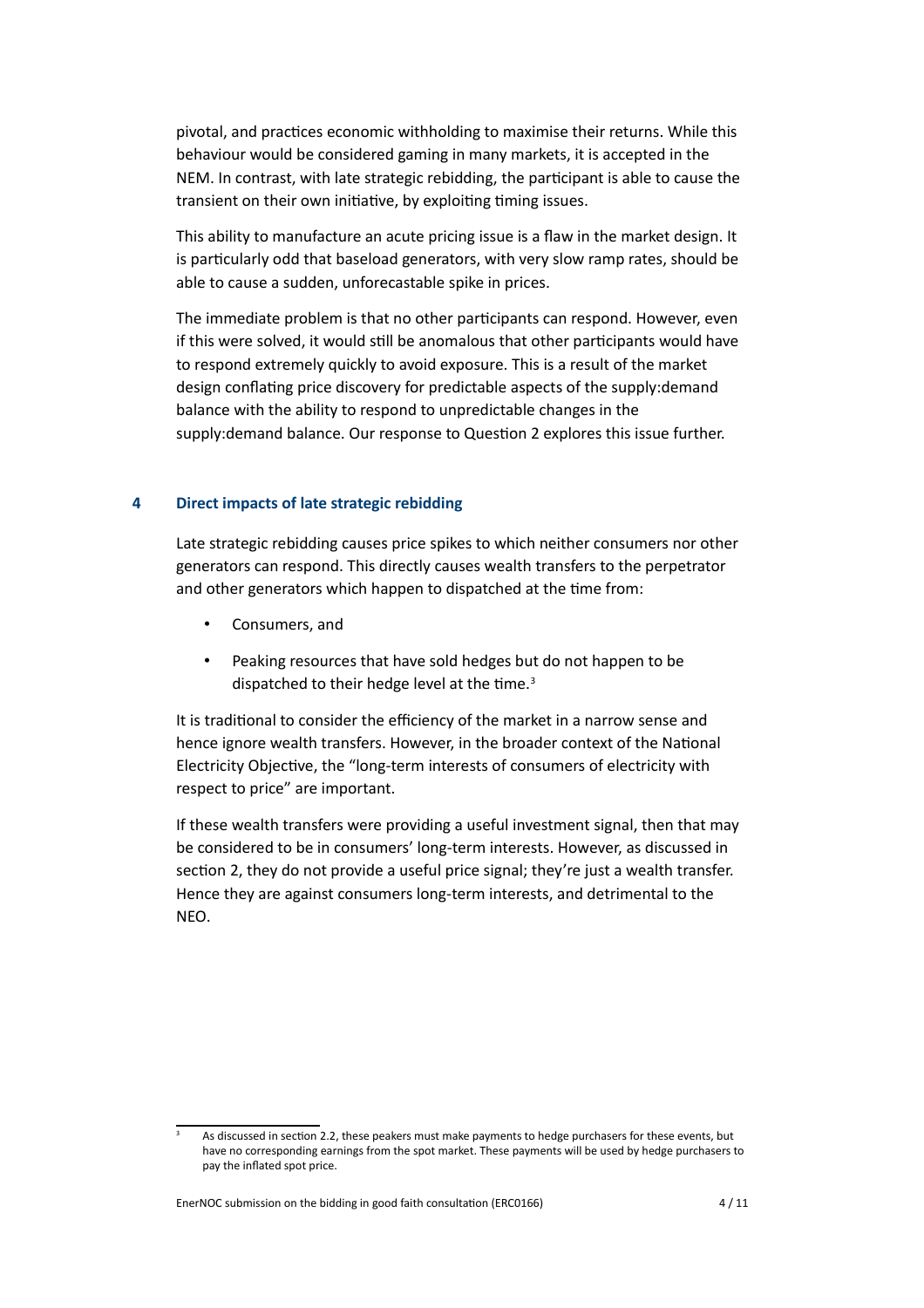# **5 Consequental impacts of unmanageable volatlity from late strategic rebids**

The consequential impacts may be more significant:

### *5.1 It inhibits demand-side partcipaton*

Even if a spot-exposed customer could respond instantly and perfectly to price signals as soon as they are published, they could not escape exposure to the very high prices that result from late strategic rebidding combined with the 5/30 anomaly. This severely reduces the attractiveness of such arrangements.

The presentation by Visy at the AEMC stakeholder forum in Melbourne on 5 May 2014 provided evidence of this. Visy is a very sophistcated customer. It tried to participate in the market in Queensland through spot price exposure combined with demand response, but the unpredictable volatility due to late strategic rebidding by generators forced them to abandon the exercise.<sup>4</sup>

The effect of customers abandoning (or never starting) market participation is twofold:

- It lessens competition in the wholesale market.
- It increases the demand for fnancial hedges.

### *5.2 It deters investment in peaking resources*

As discussed in sections [2.1](#page-1-1) and [2.2,](#page-2-1) late strategic rebidding results in high price events, the value of which cannot be captured by peaking resources. This reduces the attractiveness of investment in peaking resources, as it reduces their effectiveness as a hedge against spot exposure, and hence is likely to skew investment away from the most efficient long-term resource mix.

Reduced investment in peaking resources has two efects:

- It lessens competition in the wholesale market.
- It reduces the supply of fnancial hedges.

<span id="page-4-0"></span>The late strategic rebidding in Queensland this year seems particularly blatant. Consider, for example, 21 February 2014. There were six dispatch intervals with prices above \$11,000/MWh. **Each of them was the fnal dispatch interval of a trading interval**, with the other dispatch intervals in the trading interval being below \$65/MWh. These were the only dispatch intervals on that day with prices above \$500/MWh, and the only trading intervals above \$120/MWh. None of these high prices appeared in 5-minute predispatch forecasts (other than the fnal one, which is published at the start of the dispatch interval), so there was no way for customers to antcipate them. The AER's *Electricity Report 16 to 22 February 2014* shows (pp.10-12) that each of these high price intervals resulted from generators rebidding capacity from low price bands to very high price bands **for a single dispatch interval alone**. In several cases, multple generators carried out similar actions at the same time, giving different reasons. None of the reasons seem to justify rebids that afected only a single dispatch interval, rather than an extended period, and there is no obvious reason why relevant events would always occur shortly before the end of a trading interval. This suggests that the reasons stated for compliance purposes were simply random events that happened to occur at tmes when the traders want to submit a late strategic rebid.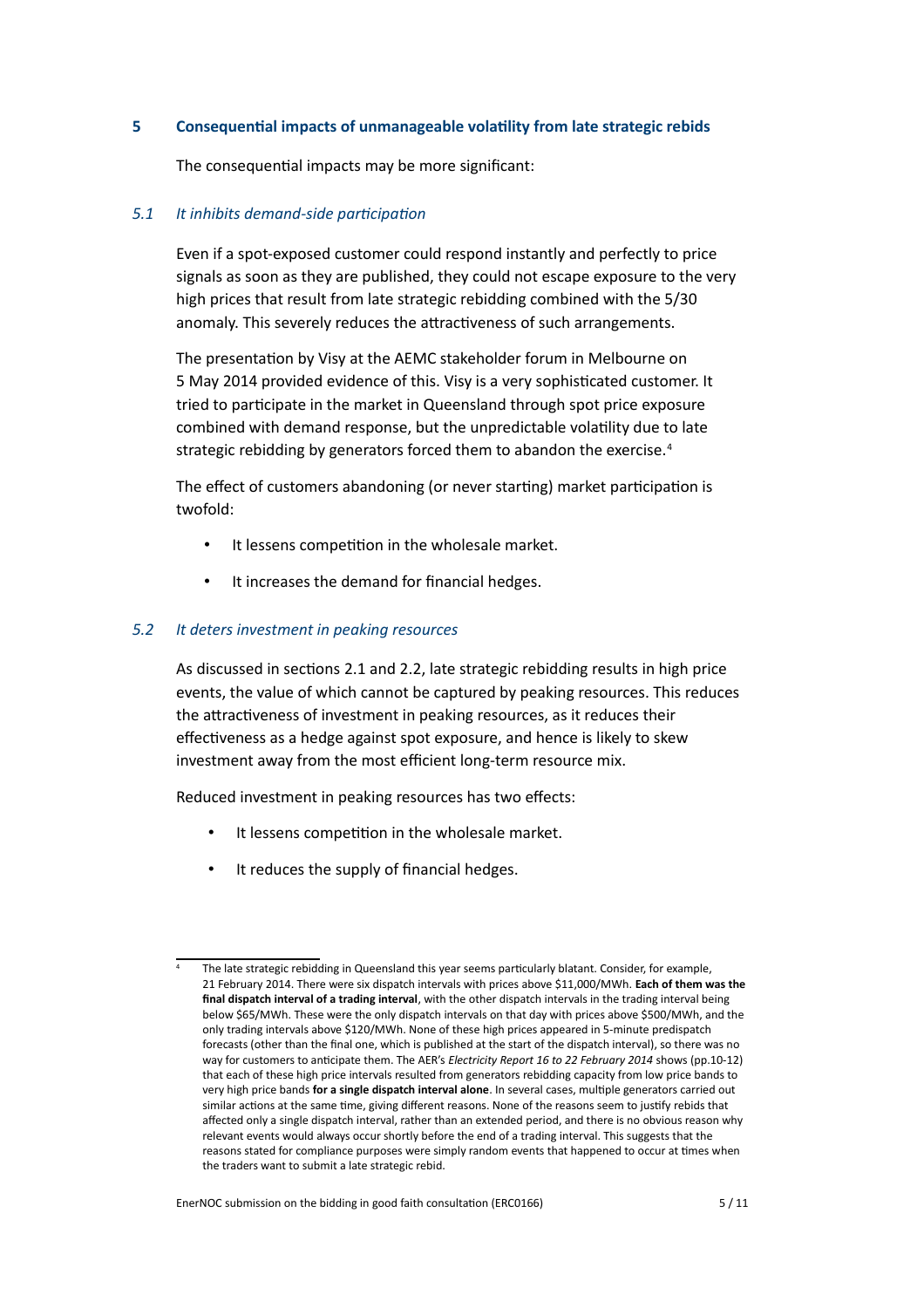# *5.3 It reduces the accuracy of predispatch price forecasts*

Another way of looking at these unpredictable price spikes is that they reduce the accuracy of predispatch price forecasts, on which peaking resources depend for accurate dispatch and customers depend for efficient consumption decisions.

Compared to other sources of inaccuracy in predispatch price forecasts – such as unscheduled generation and price-responsive demand – rebids have a much more serious effect. This is because they change the shape of the supply curve, rather than merely shifing the point at which demand intersects it (in just the same way as random variations in demand).

### *5.4 It increases risk management costs for all partcipants*

Since late strategic rebidding leads to more price spikes, it leads to higher costs for participants in two ways:

- Higher hedge prices.
- Increased prudential requirements.

### **6 Responses to consultation questions**

Our answers to the relevant questions in the consultation paper are below:

*Q1 Do you consider late strategic rebidding to be the primary issue raised by this rule change request?*

Yes.

# *Q2 Do you consider the NEM trading arrangements of fve-minute dispatch and 30 minute setlement to be relevant to the issue of late strategic rebidding? Do you have any views as to how any issues arising could be addressed?*

Yes. It exacerbates the problem by allowing late strategic rebids to set prices for a longer period without other participants having any opportunity to respond. It also allows the perpetrator to affect the price that applies for 25 minutes leading up to the high-priced dispatch interval, during which time they can be generating at full output on the basis of their previous bid.

Due to the 5/30 anomaly, prices are non-causal: a rebid or other event at 9:23am can cause the trading price to increase with efect from 9:00am. The price that applies from 9:00am is only known shortly after 9:25am.

This is nonsensical. For customers to respond to a price signal, they have to be aware of it. It is hard to think of any other commodity for which the consumer is only told the price after they have consumed; such a practice could be expected to provoke outrage.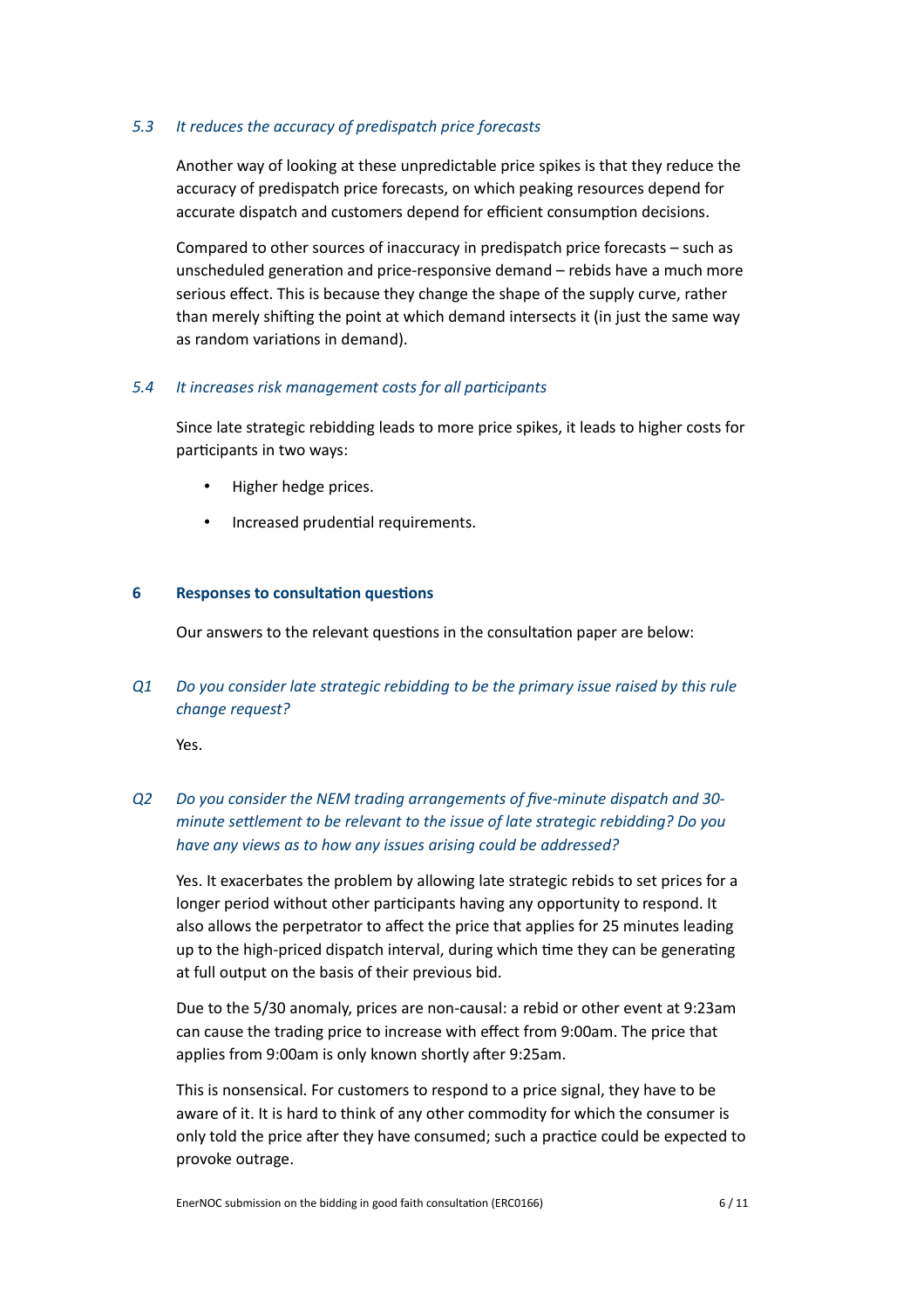Consider the hypothetical ideal spot-exposed price-responsive consumer, who is able to stop consuming instantly when a very high price is published. Due to the 5/30 anomaly, if the high price is for the final dispatch interval of a trading interval, this customer will be exposed to a high price for 25 minutes of consumption, despite its instant response: there is no *actionable* price signal.

In effect, the 5/30 anomaly reduces the price elasticity of demand with respect to the final dispatch interval price by 83%, because 25 of the 30 minutes of consumption to which the price will apply have already happened. This reduction in elasticity is then compounded by the muting of the strength of the price signal due to 30 minute averaging.

Aligning dispatch and setlement periods – for example by moving to 5 minute settlement, or 30 minute dispatch, or some compromise in between - would fix this issue for this hypothetical ideal consumer: so long as they are notified of the price at the beginning of the period to which it applies, then they can avoid exposure to the high price, and only consume when it is efficient for them to do so.

It seems an important principle that it should at least be possible for such an ideal consumer to be able to avoid consuming at tmes of high prices.

As well as exacerbating this issue, the 5/30 anomaly:

- Distorts price signals, leading to inefficient dispatch, such as high-cost resources "piling in" to take advantage of a high trading interval price afer the problem of insufficient supply has already been resolved. This also complicates the management of transmission constraints.
- Undervalues the ability to respond quickly, which in the short term reduces supply and demand elasticity, and in the long term distorts investment decisions away from highly responsive resources.
- Requires significant effort from participants to work around, through a large number of rebids. Scheduled peaking resources seek to avoid being dispatched for isolated high price dispatch intervals, where the trading price is likely to remain below their variable costs. They do this by ofering their capacity near to the price cap whenever they think it unlikely that there will be a sufficiently long run of high dispatch prices, and continually rebidding as their expectations change.
- Leads to a very steep supply curve, due to the rebidding to work around the anomaly, and hence to larger price excursions than necessary when there is an unexpected change to the supply:demand balance. This increases price volatility and hence the costs of risk management for all participants.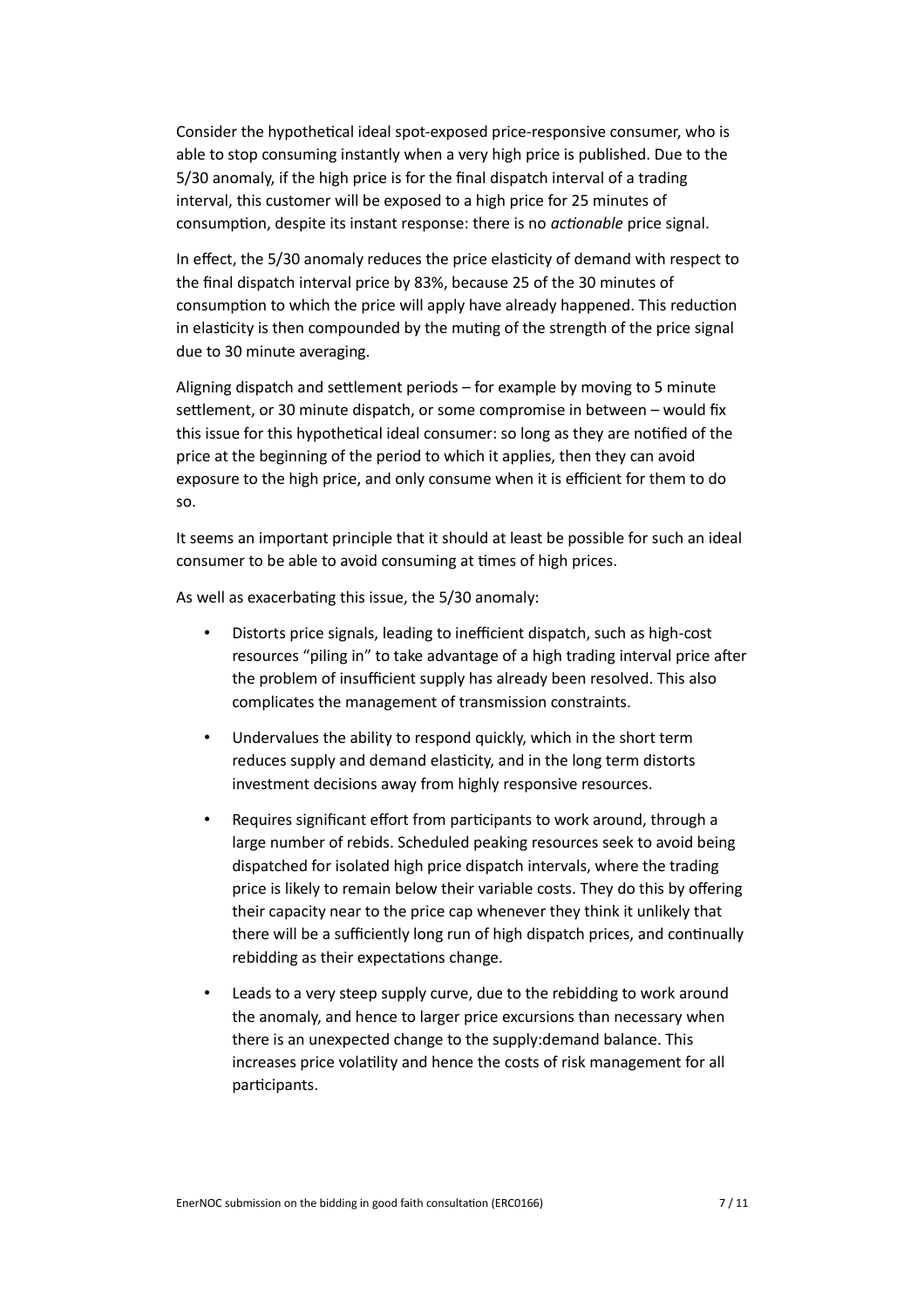This issue has been raised since before the start of the market. NEMMCO looked at it in detail in 2001-2003.<sup>5</sup> However, only a limited range of solutions was investgated, the market modelling was limited and highly controversial, and retailers submited inexplicably high cost estmates for a simple soluton. Although NEMMCO concluded that the costs of fxing the problems exceeded the benefts, the majority of submissions questioned this conclusion.<sup>6</sup> It would be worthwhile to re-examine this issue, considering a broader range of possible solutons, and assessing them more robustly.

However, such a reform would not solve all of the timing issues. Late strategic bids would still be possible, and customers who could not respond instantly would still be exposed. In additon, only generators that could start immediately or ramp up very quickly would be able to provide a competitive response to such rebids.

This is because the design of the market does not separate out price discovery for predictable demand from the ability to respond quickly to unforeseen events. It is this lack of separation that late strategic rebids exploit: a slow-ramping baseload generator can, through such a rebid, cause an event that can only be mitgated through a very fast response.

This problem can be overcome by moving to a dual-setlement market design: a forward market which solves unit commitment issues, combined with a balancing market which manages unpredictable variatons. We discuss this further in our response to Question 6.

# *Q3 Do you consider there to be benefts in the proposed rule to reverse the onus of proof onto generators?*

Yes. However, a better balance between the effectiveness of the regulation and the compliance burden could be achieved by applying a progressively higher burden of proof to partcipants as the tme of dispatch nears. To put it another way, there is no need to apply such heavy scrutny to bids that are submited well in advance of the trading interval they affect, as all other participants (including consumers) are free to respond to those.

However, we are sceptical about the potential to regulate rebidding in this way. In the NEM, there seems to be no clearly defned line between legitmate bidding strategies that participants can pursue to maximise returns and what should be considered to be gaming. Experience shows that, wherever there is any kind of ambiguity, the highly creative, intelligent, and motivated traders will push at the boundaries, making consistent monitoring and enforcement extremely challenging and resource intensive.

As a result, it is better to minimise the need for regulation by getting the structure right so that opportunities and rewards for gaming are minimised.

#### EnerNOC submission on the bidding in good faith consultaton (ERC0166) 8 / 11

<span id="page-7-0"></span><sup>5</sup> See NEMMCO, *5 Minute Dispatch and 30 Minute Setlement Issue*, Draf Final Report, June 2002.

<span id="page-7-1"></span><sup>6</sup> Dissentng submissions included those from the Natonal Generators Forum, Hazelwood Power, Snowy Hydro, Southern Hydro, Hydro Tasmania, and TXU.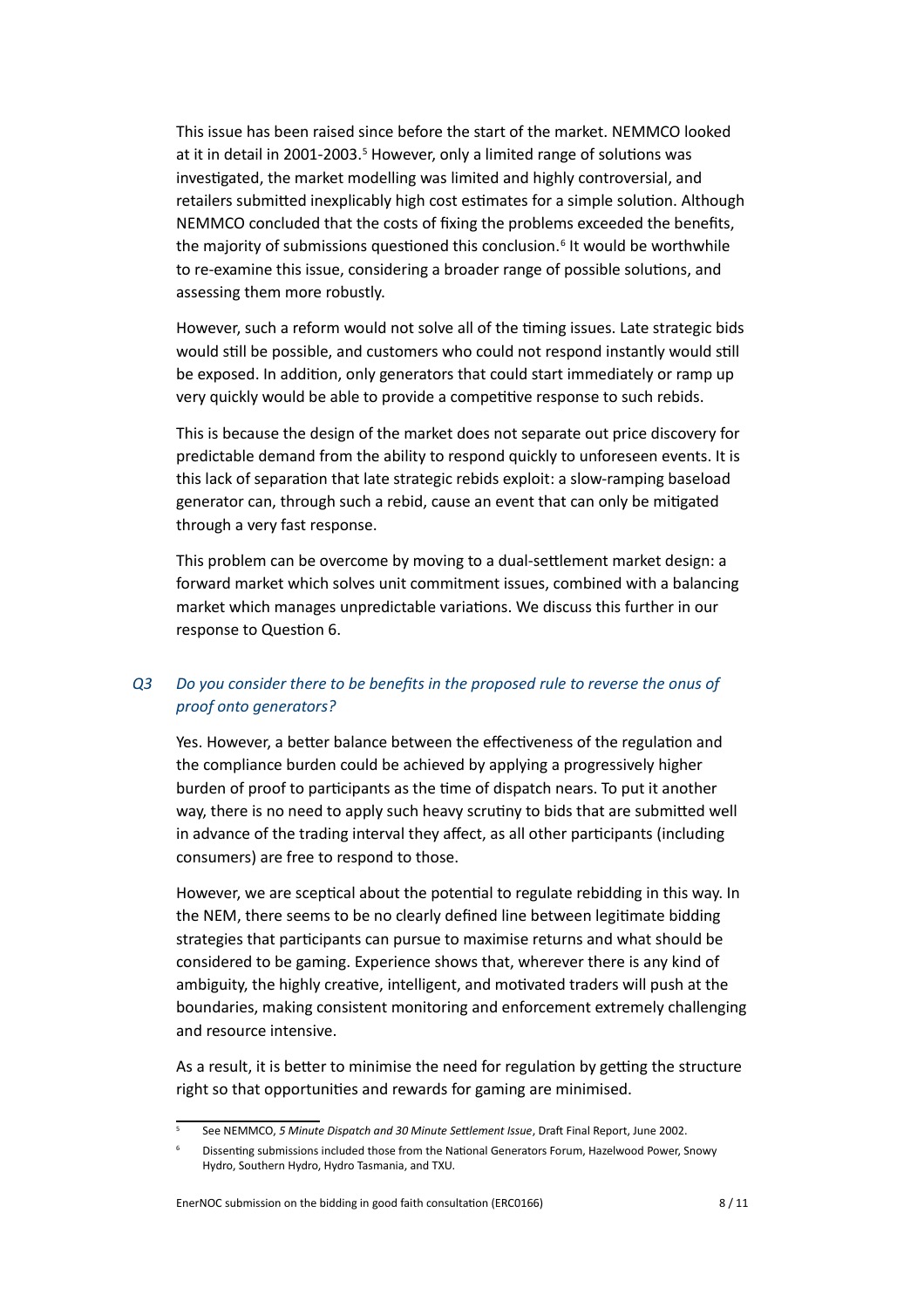*Q4 Do you consider that all known conditons and circumstances should be taken into account in generator bids and rebids? Do you consider the proposed rule to be*  practical and sufficiently clear as to when a generator must rebid following a *change in material conditons and circumstances? Do you consider that rebids should only be limited to the occurrence of a signifcant change in conditons and*  circumstances? If so, how would this be achieved in practice?

If we are to attempt to control bidding behaviour through regulation, rather than design, then we will need the measures proposed in the rule change.

At present, it appears that when a partcipant wants to rebid for strategic reasons, they are able to pick any conveniently timed event and give that as a reason.<sup>7</sup> This clearly defeats the purpose of requiring a verifable reason.

To address this through regulation, late rebids would have to be:

- A tmely response to a material and verifable change in circumstances.
- A logical, justifiable, and proportionate response to that change in circumstances.

These requirements are difficult to codify. The proposed rule addresses the first adequately, but not the second.

# *Q5 Do you consider it reasonable that all bids and rebids should be made with reference to published AEMO data?*

No. Generators should be able to form their own views based on all available data. It is also important that they are able to respond to physical events in their plant.

*Q6 What are your views on any of the optons discussed above? Do you consider any*  of these options or any other options around the design of the bidding process to *beter address the issues raised in the rule change request? Are there any approaches used in electricity markets in jurisdictons overseas that could provide insight into the development of options to address issues raised in the rule change request?*

The NEM seems to be unique amongst electricity markets in having gate closure afer the start of the trading interval. Of the comparable energy-only markets, Alberta, Ontario, and New Zealand have gate closure 2 hours ahead of the start of the trading interval, in Singapore it is 65 minutes ahead, and in Texas it is 1 hour ahead.

We are not aware of complaints of inefficient dispatch in these other markets due to limitations on rebidding. Generally, other markets allow post-gate-closure rebids when there is a bona fide physical reason why the plant in question cannot meet its previous commitment. Such late rebids are expected to be rare, and are

#### EnerNOC submission on the bidding in good faith consultaton (ERC0166) 9 / 11

<span id="page-8-0"></span> $\frac{7}{10}$  See, for example the discussion about rebidding on 21 February 2014 in footnote [4.](#page-4-0)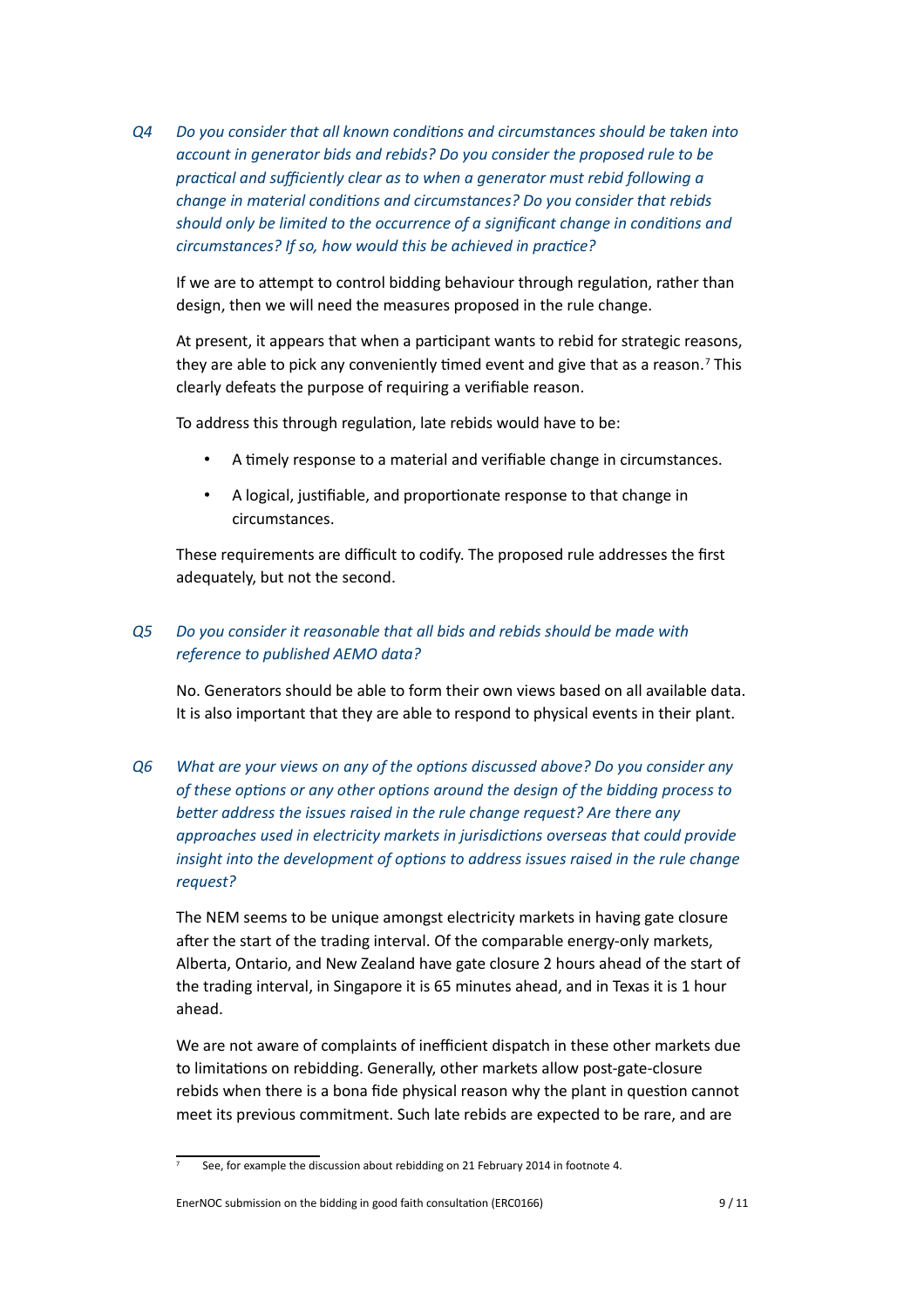routinely investigated if they appear to lead to financial advantage for the participant concerned.

Gate closure is important because it gives an opportunity for customers, who are price takers, to respond to price signals. If customers do not have actonable price signals, then demand-side participation is suppressed.<sup>8</sup> Customers have no incentive for economic withholding, so it is not unreasonable to give them the last bite of the cherry.

While the ACCC may have thought in  $1997 -$  when competitive wholesale electricity markets were a novelty – that the benefits of allowing unfettered rebidding within the trading interval outweighed the costs, it is likely that a diferent conclusion would now be reached in the light of experience in the NEM and in other markets.

We recommend the introduction of gate closure ahead of the beginning of the trading interval, with provision for bona fde changes due to physical plant issues.

We would also support:

- The alignment of settlement and dispatch intervals, as discussed in our response to Question 2. This would be in line with the practice in Singapore and many other markets, and would remove the potental for non-causal price changes.
- The introduction of two-stage settlement  $-$  a forward market and a balancing market – as in Texas and many other markets. This would separate the two key functions of the market: discovering an efficient price for the forecast balance of supply and demand so that the correct units are commited (for which unrestricted rebidding is essental, and timing is not), and responding to unforeseen events at short notice (where unit commitment cannot readily be changed, and response tme is crucial).

#### **7 Suggestion for improved auction design**

The presentation by Jeff Borland at the AEMC stakeholder forum in Melbourne on 5 May 2014 made an important distinction between the design of the NEM and that of many auctions.

In well-designed auctions, each new bid typically leads to an automatic extension of the auction, so as to allow other bidders to respond. It is the inability of bidders to respond due to the hard time limit in the NEM that leads to the potential for late strategic rebids.

<span id="page-9-0"></span>The issue of actionable price signals is also being considered in the New Zealand market. The Electricity Authority's Wholesale Advisory Group has recognised that reducing uncertainty around spot prices could have signifcant benefts – see e.g. Wholesale Advisory Group, *Aligning forecast and fnal prices*, Discussion Paper, June 2013, pp.20-25. The principal cause of price uncertainty in the New Zealand market difers from that in the NEM, but the effects are similar.